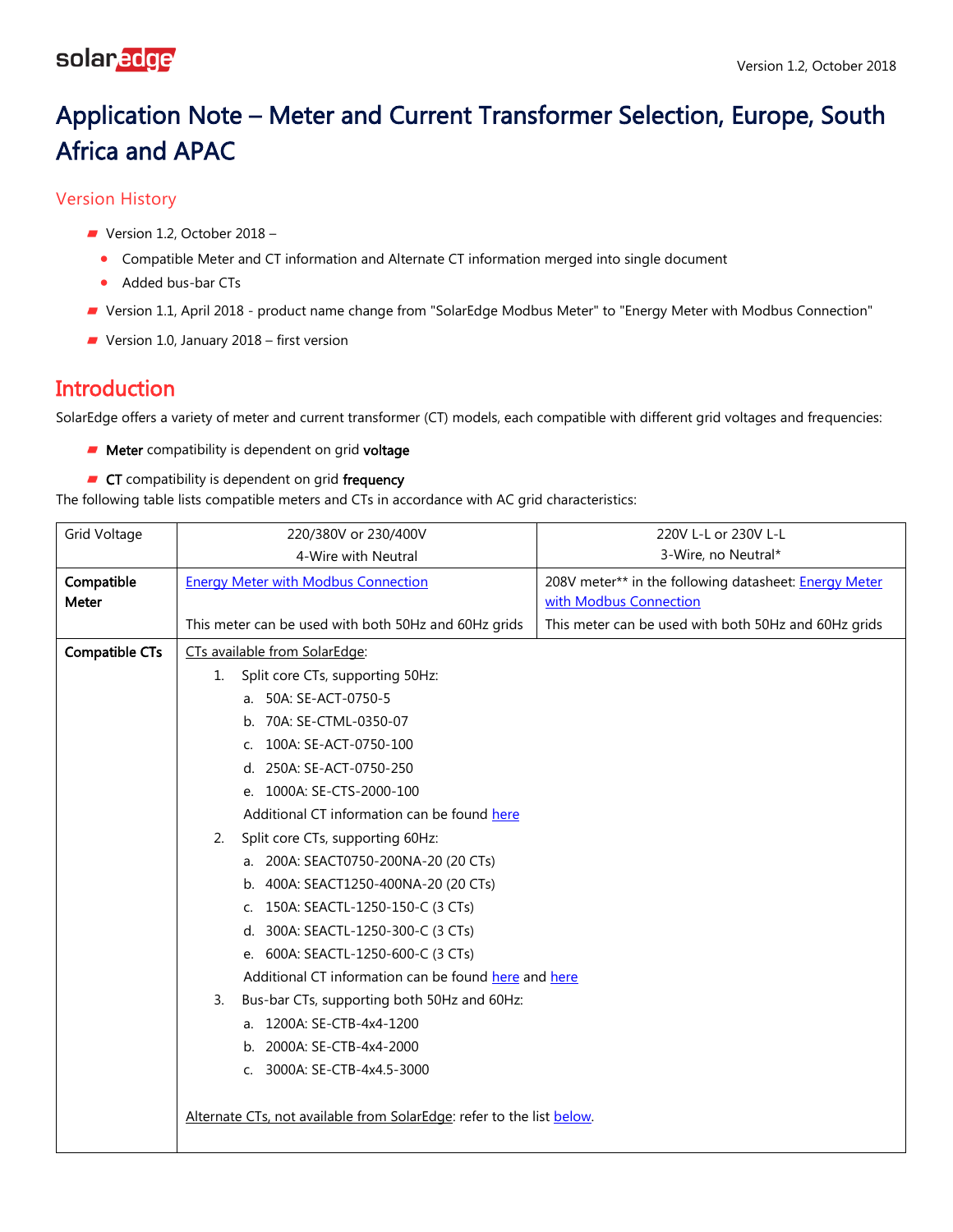# solaredge

\* In some countries, some SolarEdge inverters can be connected to 3-wire grids. For more information, refer to the link: [https://www.solaredge.com/sites/default/files/se\\_three\\_phase\\_inverters\\_for\\_delta\\_grids.pdf](https://www.solaredge.com/sites/default/files/se_three_phase_inverters_for_delta_grids.pdf)

\*\* When configuring this meter, the CT rating must be set manually. The rating can be set only once. If you need to set the rating a second time, contact SolarEdge support.

### <span id="page-1-0"></span>Alternate CTs

The SolarEdge meters are used with 50A, 70A, 100A, 250A or 1000A CTs (for 50Hz) or 150A, 200A, 300A, 400A or 600A CTs (for 60Hz), available from SolarEdge. These CTs meet the high accuracy standards of IEEE C57.13 and IEC 60044-1 over full temperature range and down to below 1% of rated current. They have outstanding linearity and exceptionally low phase angle error which is essential for highly accurate power and energy measurement. They can also be used with bus-bar CTs available from SolarEdge, with 1.5% accuracy.

While these are superior products in their class, some physical constraints in home installations make installing these CTs particularly difficult. This document lists alternative CT vendors whose CTs can be used with the Energy Meter with Modbus Connection. However, it is important to note that some of these alternate CTs may not carry the same accuracy guarantees as are provided with the SolarEdge CT products. This should be taken into consideration when designing systems with export limitation or maximize self-consumption, where high accuracy may be required.

The following list includes some examples of alternate CTs from approved vendors which can be used with the Energy Meter with Modbus Connection. To ensure compatibility the following CT attributes should be verified:

- Output voltage at rated Amps should measure 0.333 Vac
- $\blacksquare$  Current rating should meet the installation size
- $\blacksquare$  Line frequency should match that of the grid (50/60 Hz)
- Over voltage protection according to IEC 61010-1 CAT III 600V

#### Continental Control Systems, LLC

- CTS Series Split-Core Current Transformers: [https://ctlsys.com/cts\\_series\\_split-core\\_current\\_transformers/](https://ctlsys.com/cts_series_split-core_current_transformers/)
- CTT Series Solid-Core Current Transformers[: https://ctlsys.com/product/ctt-solid-core-ct/](https://ctlsys.com/product/ctt-solid-core-ct/)

#### MagneLab

- AC Current Sensor SCT-1250 <http://www.magnelab.com/products/current-sensor-sct-1250/>
- AC Solid-Core Current Transformer UCT-1250 [http://www.magnelab.com/products/ac-split-core-current-transformer-uct-](http://www.magnelab.com/products/ac-split-core-current-transformer-uct-1250/)[1250/](http://www.magnelab.com/products/ac-split-core-current-transformer-uct-1250/)